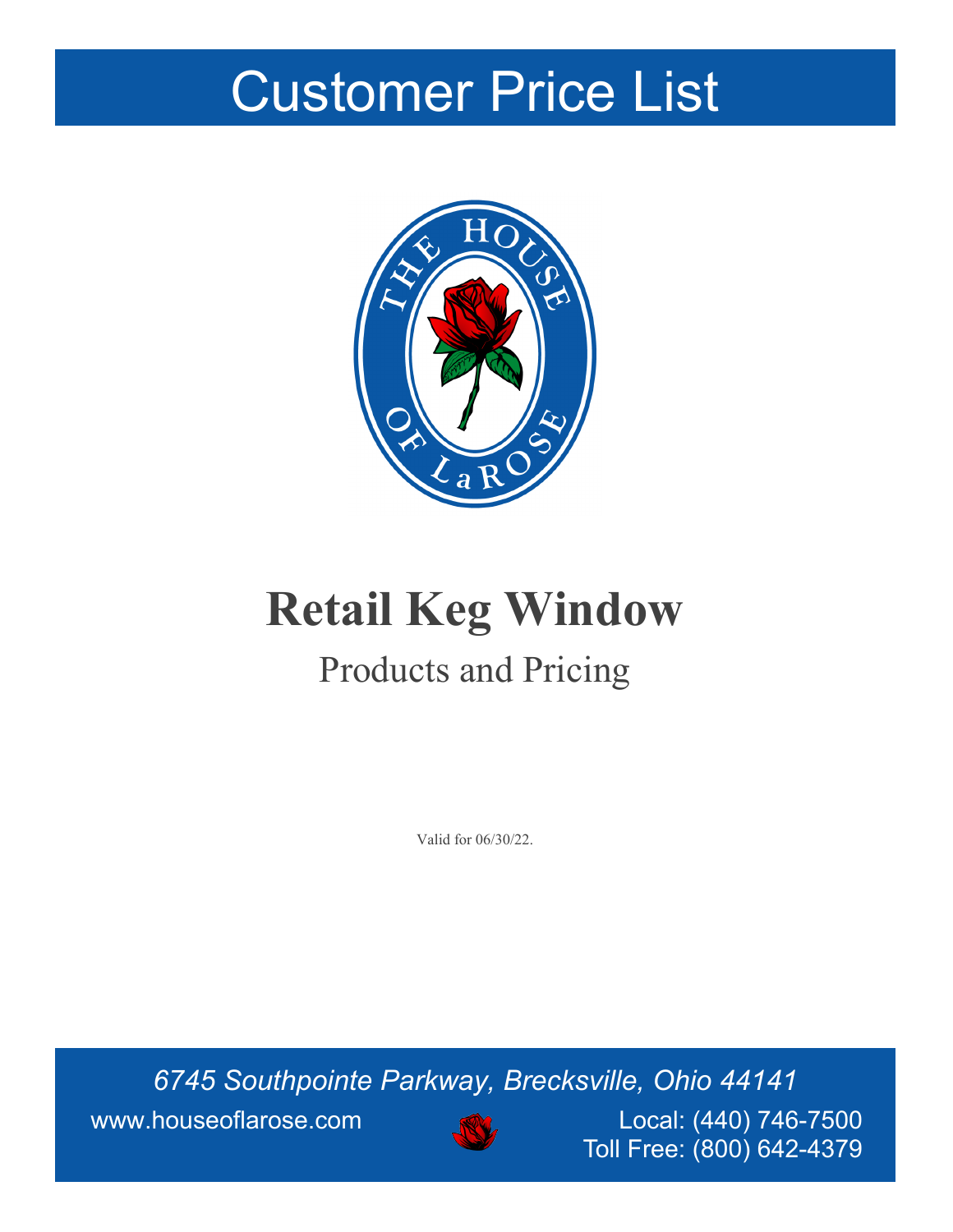## **Table of Contents**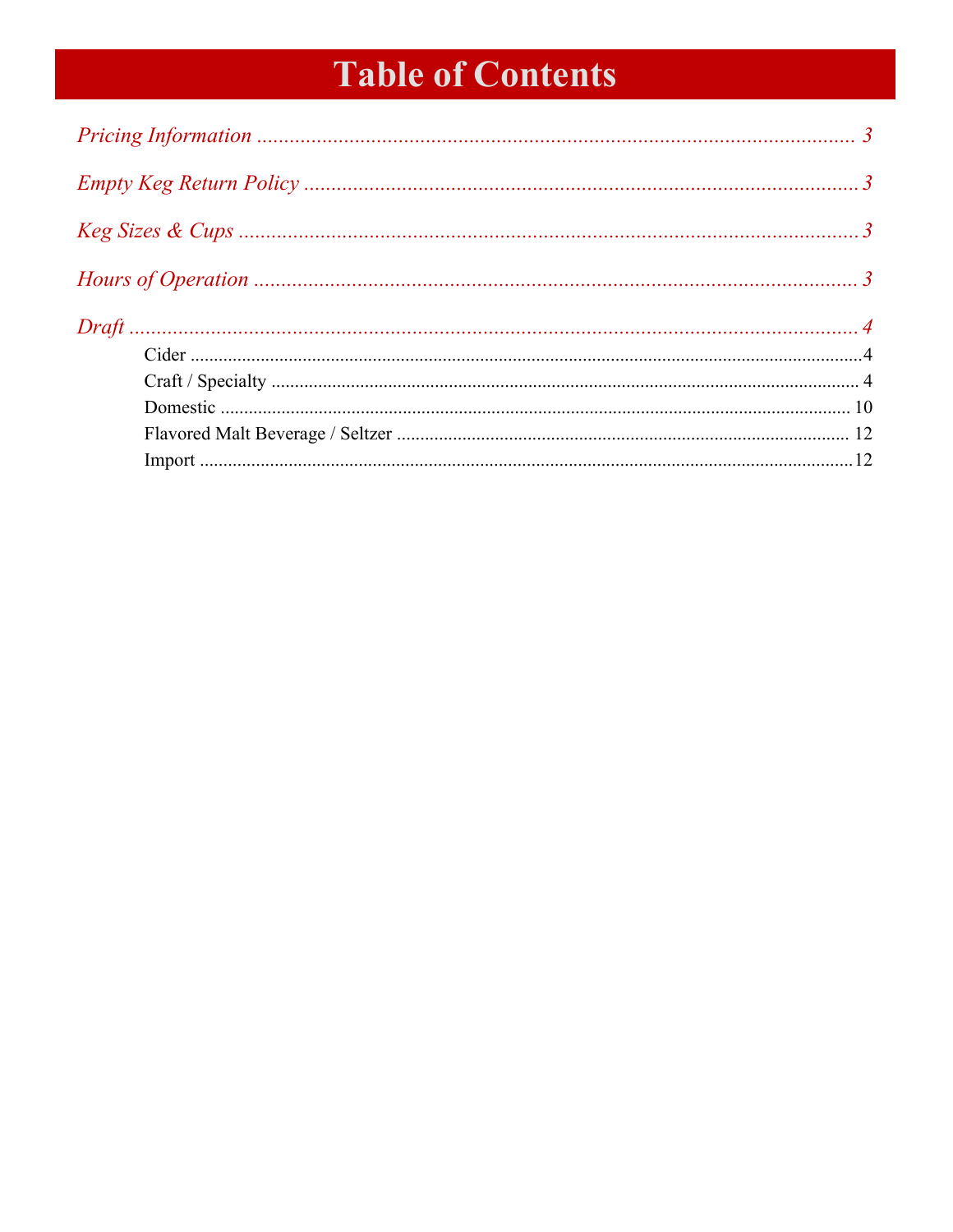### **Pricing Information**

- <span id="page-2-0"></span>▪ All pricing is subject to change at any time.
- All products are subject to availability.
- Excise and sales tax included in price.
- **▪ Deposits and Rental Fees**
	- **▪ Deposit Per Barrel:** \$30.00 (not reflected in barrel price)
	- **▪ Deposit Per Domestic Tap:** \$75.00 (refunded when returned)
	- **▪ Deposit Per Import Tap:** \$100.00 (refunded when returned)
	- **▪ Rental Fee Per Tap:** \$5.00
	- Deposits are refunded with original purchase receipt.
	- Rental fee not refunded.

### **Empty Keg Return Policy**

<span id="page-2-1"></span>▪ **Original purchase receipt is required** to receive full \$30.00 barrel deposit refund.

<span id="page-2-2"></span>▪ Without original purchase receipt from purchase, the refund amount is \$10.00.

### **Keg Sizes & Cups**

▪ Cups available for purchase.

<span id="page-2-3"></span>

|                        | <b>Ounces</b> | Approx. # of Cases $\vert$ # of 12 oz. Pours |     | Size (W x H) $\vert$ | <b>Weight</b> |
|------------------------|---------------|----------------------------------------------|-----|----------------------|---------------|
| 1/2 Barrel             | 1,984         | 7                                            | 165 | $16"$ x 23"          | 162 lbs.      |
| 1/4 Barrel             | 992           | 3.5                                          | 80  | $16"$ x $13.75"$     | 87 lbs.       |
| 1/4 Slim Barrel        | 992           | 3.5                                          | 80  | $14" \times 24"$     | 81 lbs.       |
| 1/6 Barrel             | 661           | 2.3                                          | 55  | $9'' \times 23''$    | 55 lbs.       |
| <b>50 Liter Barrel</b> | 1,691         | 5.9                                          | 141 | $15.5" \times 26.5"$ | 139 lbs.      |
| <b>30 Liter Barrel</b> | 1,015         | 3.5                                          | 85  | $14.5" \times 16"$   | 89 lbs.       |

### **Hours of Operation**

**Year-Round Hours** Monday – Friday: 9:00am – 4:30pm

## *Thank you for your valued business.*

Retail Keg Window *The House* **S** of LaRose 3/12

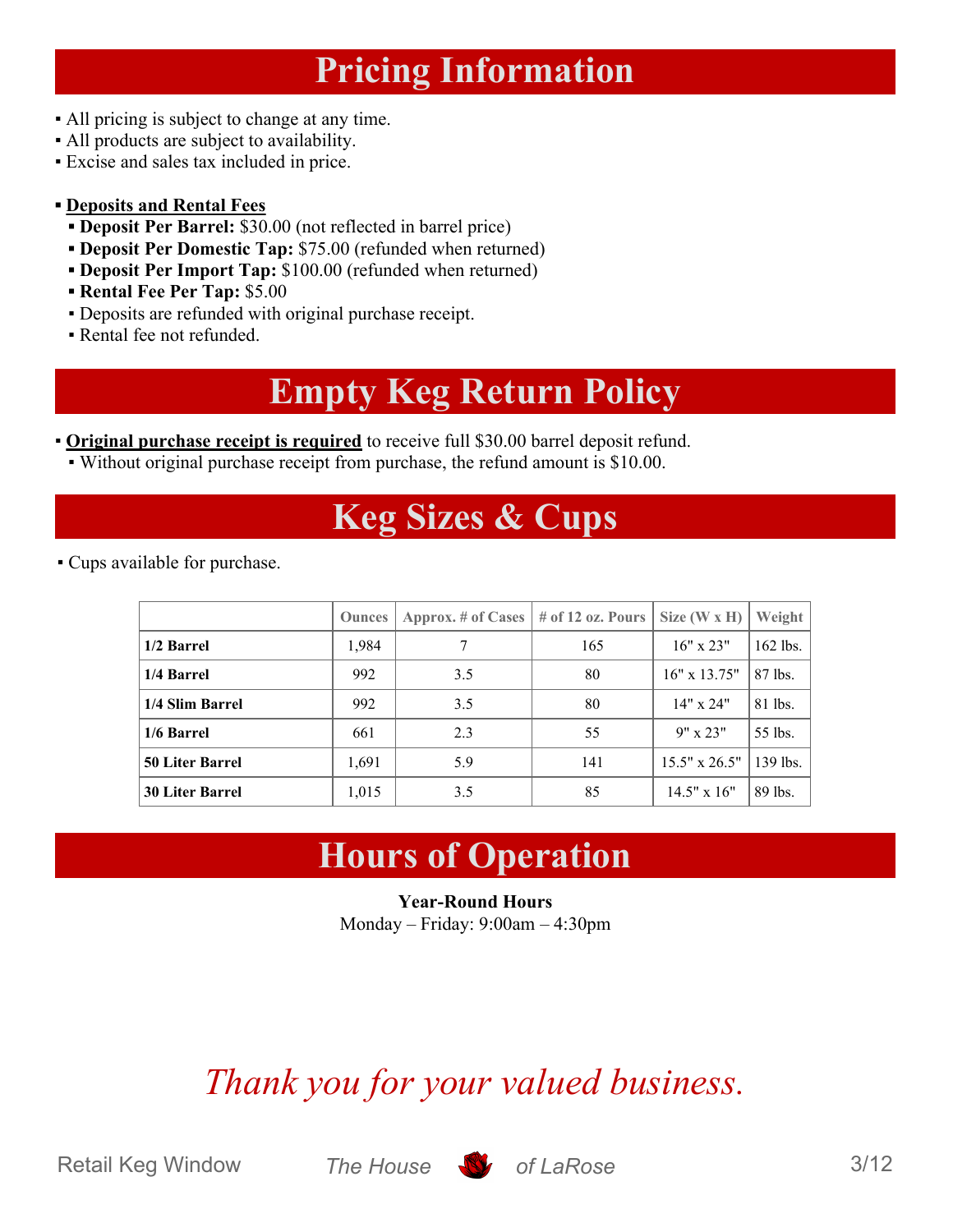### **Draft**

<span id="page-3-2"></span><span id="page-3-1"></span><span id="page-3-0"></span>

| Cider               |                                              |          |  |
|---------------------|----------------------------------------------|----------|--|
| Virtue Cider        |                                              |          |  |
| <b>SKU</b>          | Description                                  | Price    |  |
| 18344               | Virtue Fruit Belt Michigan Cherry 1/6 Barrel | \$135.00 |  |
|                     |                                              |          |  |
|                     | Craft / Specialty                            |          |  |
| <b>Alaskan</b>      |                                              |          |  |
| <b>SKU</b>          | <b>Description</b>                           | Price    |  |
| 22301               | Alaskan Amber Ale 1/6 Barrel                 | \$89.64  |  |
| 22302               | Alaskan Amber Ale 1/2 Barrel                 | \$212.76 |  |
| 22331               | Alaskan Husky Mosaic IPA 1/6 Barrel          | \$89.64  |  |
| 22330               | Alaskan Husky Mosaic IPA 1/2 Barrel          | \$212.76 |  |
| 22411               | Alaskan Island Ale 1/6 Barrel                | \$89.64  |  |
| 22412               | Alaskan Island Ale 1/2 Barrel                | \$212.76 |  |
| 22321               | <b>Alaskan Smoked Porter 1/6 Barrel</b>      | \$131.76 |  |
| 22344               | Alaskan White Ale 1/6 Barrel                 | \$89.64  |  |
| 22345               | Alaskan White Ale 1/2 Barrel                 | \$212.76 |  |
| <b>American Red</b> |                                              |          |  |
| <b>SKU</b>          | <b>Description</b>                           | Price    |  |
| 06031               | Aruba Red 1/2 Barrel                         | \$143.64 |  |
| <b>Breckenridge</b> |                                              |          |  |
| <b>SKU</b>          | <b>Description</b>                           | Price    |  |
| 32140               | Breckenridge Hazy Pilsner 1/2 Barrel         | \$220.32 |  |
| 32121               | Breckenridge Juice Drop Hazy IPA 1/6 Barrel  | \$89.64  |  |
| 32120               | Breckenridge Juice Drop Hazy IPA 1/2 Barrel  | \$220.32 |  |

| 32127 | Breckenridge Mountain Beach Sour 1/6 Barrel       | \$89.64  |
|-------|---------------------------------------------------|----------|
| 32128 | Breckenridge Mountain Beach Sour 1/2 Barrel       | \$220.32 |
| 32146 | Breckenridge Palisade Peach Light 1/6 Barrel      | \$89.64  |
| 32144 | <b>Breckenridge Summer Pils Shandy 1/6 Barrel</b> | \$89.64  |
| 32145 | Breckenridge Summer Pils Shandy 1/2 Barrel        | \$220.32 |

Retail Keg Window *The House* **S** of LaRose 4/12



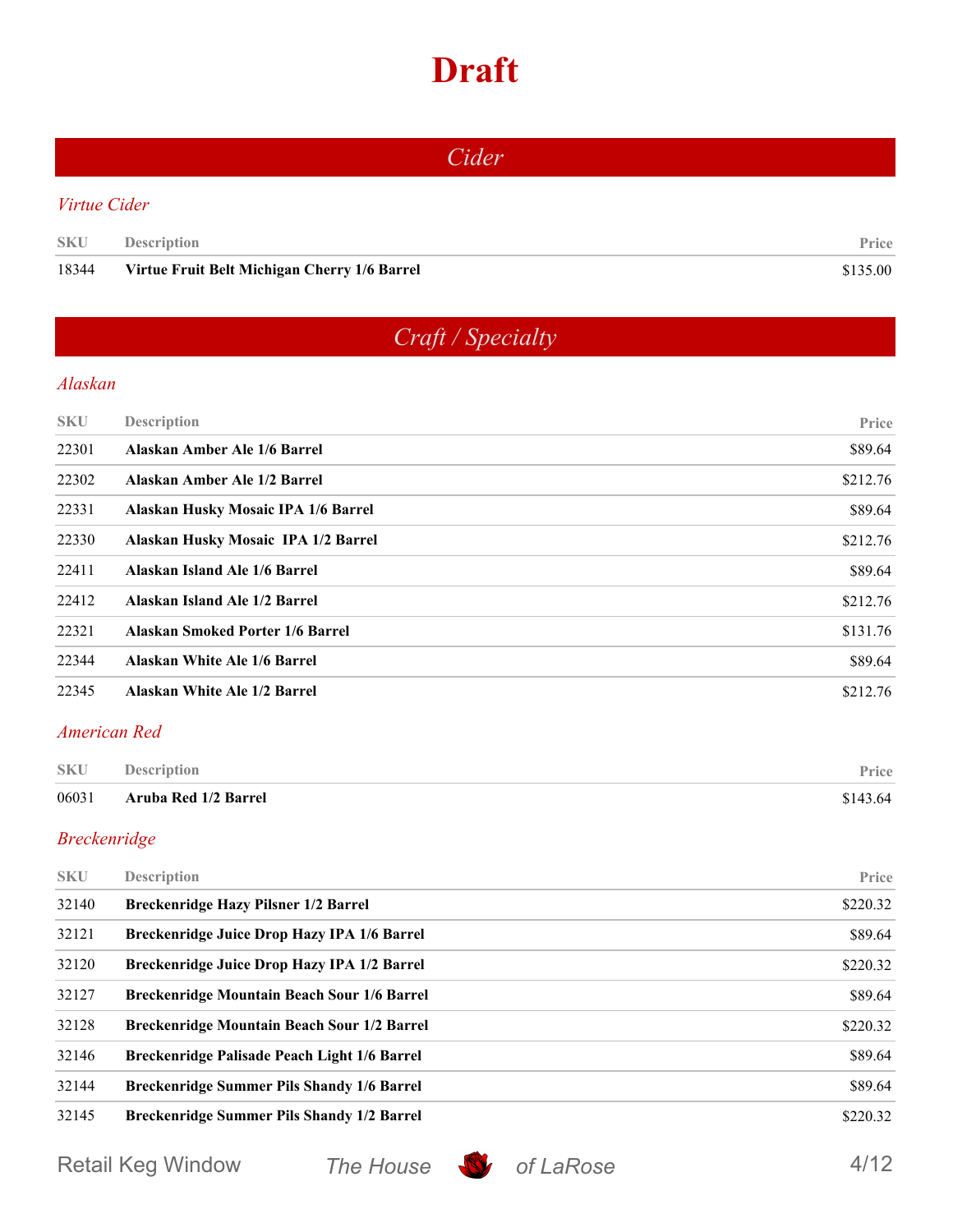#### *Breckenridge*

| <b>SKU</b> | <b>Description</b>                            | <b>Price</b> |
|------------|-----------------------------------------------|--------------|
| 32015      | <b>Breckenridge Vanilla Porter 1/6 Barrel</b> | \$89.64      |
| 32014      | Breckenridge Vanilla Porter 1/2 Barrel        | \$220.32     |

#### *Elysian*

| <b>SKU</b> | <b>Description</b>                       | Price    |
|------------|------------------------------------------|----------|
| 33068      | Elysian Contact Haze Hazy IPA 1/6 Barrel | \$108.00 |
| 33069      | Elysian Contact Haze Hazy IPA 1/2 Barrel | \$258.12 |
| 33000      | <b>Elysian Space Dust IPA 1/6 Barrel</b> | \$108.00 |
| 33001      | <b>Elysian Space Dust IPA 1/2 Barrel</b> | \$258.12 |

#### *Golden Road*

| <b>SKU</b> | <b>Description</b>                    | <b>Price</b> |
|------------|---------------------------------------|--------------|
| 52020      | Golden Road Bloomin Blonde 1/2 Barrel | \$172.80     |
| 52017      | Golden Road Mango Cart 1/2 Barrel     | \$245.16     |

#### *Goose Island*

| <b>SKU</b> | <b>Description</b>                                     |                                                           | Price    |
|------------|--------------------------------------------------------|-----------------------------------------------------------|----------|
| 43195      | GI 312 Lemonade Shandy 1/6 Barrel                      |                                                           | \$96.12  |
| 43196      | GI 312 Lemonade Shandy 1/2 Barrel                      |                                                           | \$199.80 |
| 40033      | GI 312 Urban Wheat Ale 1/6 Barrel                      |                                                           | \$96.12  |
| 40031      | GI 312 Urban Wheat Ale 1/2 Barrel                      |                                                           | \$199.80 |
| 43145      |                                                        | GI Bourbon County Stout Cafe De Olla '19 1/6 Barrel       | \$339.12 |
| 43143      | <b>GI Bourbon County Stout '19 1/6 Barrel</b>          |                                                           | \$326.16 |
| 43181      | <b>GI Bourbon County Stout '20 1/6 Barrel</b>          |                                                           | \$326.16 |
| 43206      |                                                        | <b>GI Bourbon County Cherry Wood Stout '21 1/6 Barrel</b> | \$326.16 |
| 43203      |                                                        | GI Bourbon County Classic Cola Stout '21 1/6 Barrel       | \$339.12 |
| 43202      | <b>GI Bourbon County Stout Original '21 1/6 Barrel</b> |                                                           | \$326.16 |
| 43218      | <b>GI Hazy Beer Hug 1/2 Barrel</b>                     |                                                           | \$221.40 |
| 40433      | GI IPA 1/6 Barrel                                      |                                                           | \$96.12  |
| 40431      | <b>GI IPA 1/2 Barrel</b>                               |                                                           | \$199.80 |
| 40531      | GI Matilda 1/2 Barrel                                  |                                                           | \$425.52 |
| 43213      | <b>GI Neon Beer Hug IPA 1/6 Barrel</b>                 |                                                           | \$106.92 |
| 43199      | <b>GI Neon Beer Hug IPA 1/2 Barrel</b>                 |                                                           | \$221.40 |
| 40633      | <b>GI Sofie 1/6 Barrel</b>                             |                                                           | \$160.92 |
| 43167      | <b>GI Wild Herd Kolsch 1/2 Barrel</b>                  |                                                           | \$112.32 |
|            | <b>Retail Keg Window</b>                               | The House<br>of LaRose                                    | 5/12     |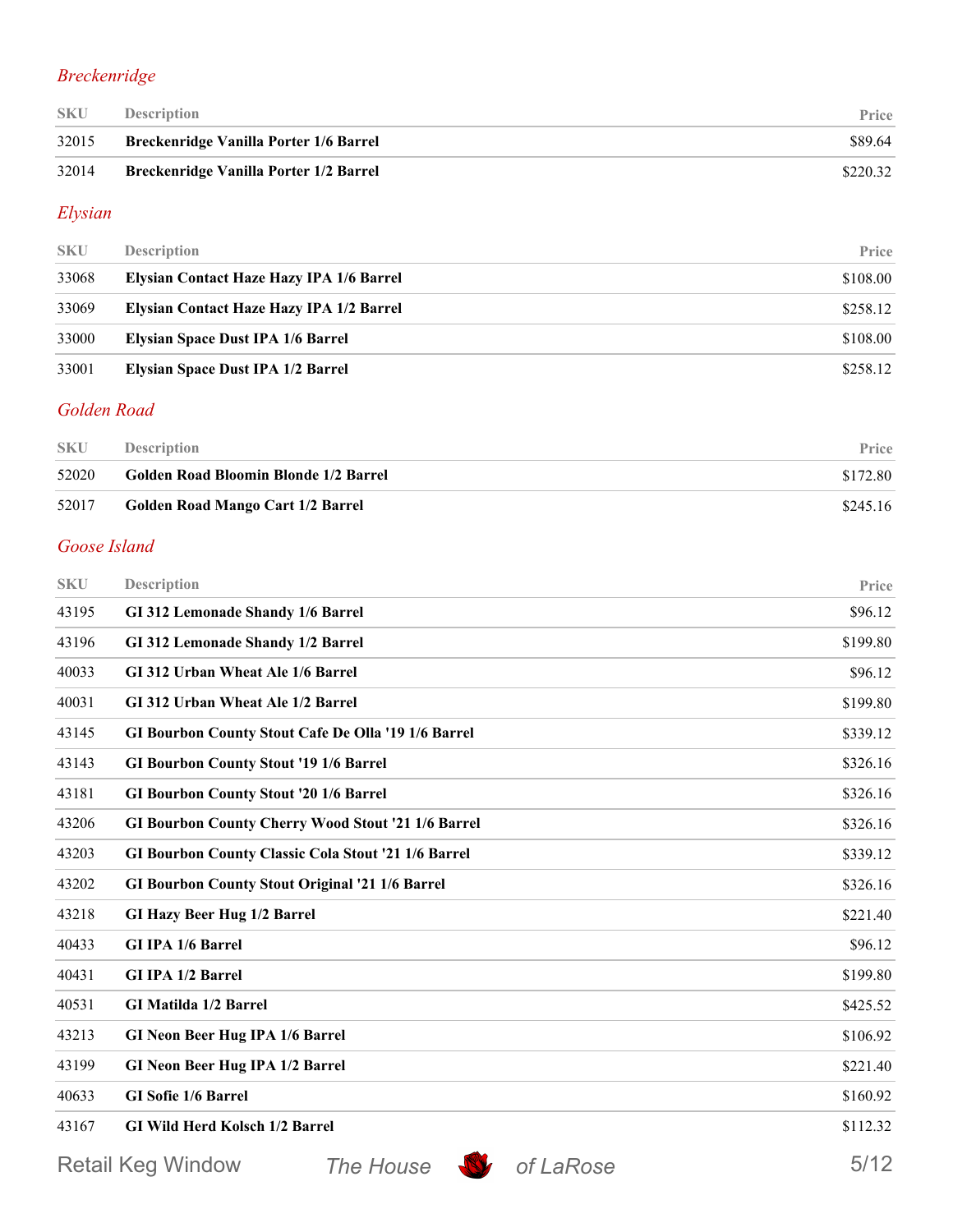#### *Kona*

| <b>SKU</b> | <b>Description</b>                     | Price    |
|------------|----------------------------------------|----------|
| 06915      | Kona Big Wave Ale 1/6 Barrel           | \$93.96  |
| 06914      | Kona Big Wave Ale 1/2 Barrel           | \$206.28 |
| 06911      | Kona Longboard Island Lager 1/6 Barrel | \$93.96  |
| 06910      | Kona Longboard Island Lager 1/2 Barrel | \$206.28 |

#### *LandShark*

| <b>SKU</b> | <b>Description</b>          | Price    |
|------------|-----------------------------|----------|
| 11533      | <b>LandShark 1/6 Barrel</b> | \$75.60  |
| 11531      | <b>LandShark 1/2 Barrel</b> | \$176.04 |

#### *Platform Barrel Aged*

| SKU | <b>Description</b>                  | Price    |
|-----|-------------------------------------|----------|
|     | 45135 Platform Head Tilt 1/6 Barrel | \$218.16 |

#### *Platform Collaboration*

| <b>SKU</b> | <b>Description</b>                         | <b>Price</b> |
|------------|--------------------------------------------|--------------|
| 45247      | <b>Platform Browns Muni IPA 1/6 Barrel</b> | \$110.16     |
| 45246      | <b>Platform Browns Muni IPA 1/2 Barrel</b> | \$247.32     |

#### *Platform Core*

| <b>SKU</b> | <b>Description</b>                                | Price    |
|------------|---------------------------------------------------|----------|
| 45285      | <b>Platform Hollow Leg Lager 1/2 Barrel</b>       | \$166.32 |
| 45003      | <b>Platform New Cleveland Palesner 1/6 Barrel</b> | \$69.12  |
| 45004      | <b>Platform New Cleveland Palesner 1/2 Barrel</b> | \$206.28 |
| 45388      | <b>Platform Pils 1/6 Barrel</b>                   | \$69.12  |
| 45389      | <b>Platform Pils 1/2 Barrel</b>                   | \$206.28 |
| 45006      | <b>Platform Speed Merchant IPA 1/6 Barrel</b>     | \$110.16 |
| 45007      | <b>Platform Speed Merchant IPA 1/2 Barrel</b>     | \$247.32 |

#### *Platform Haze Jude*

| <b>SKU</b> | <b>Description</b>                     | Price    |
|------------|----------------------------------------|----------|
| 45130      | Platform Haze Jude Hazy IPA 1/6 Barrel | \$110.16 |
| 45129      | Platform Haze Jude Hazy IPA 1/2 Barrel | \$247.32 |

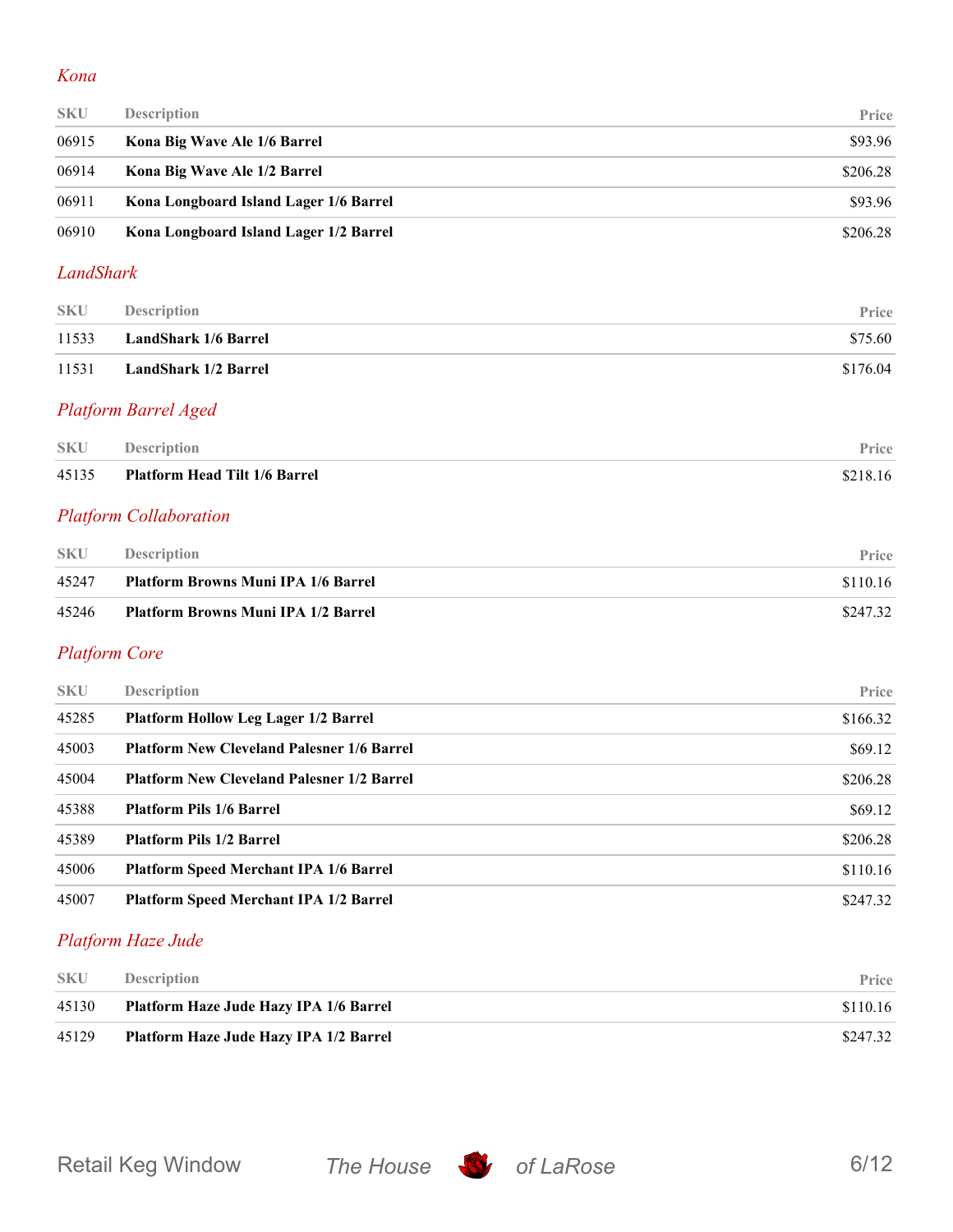#### *Platform Juiced Shandy Variety*

| <b>SKU</b> | <b>Description</b>                                 | <b>Price</b> |
|------------|----------------------------------------------------|--------------|
| 45391      | <b>Platform Juiced Shandy Blueberry 1/6 Barrel</b> | \$96.12      |
| 45392      | <b>Platform Juiced Shandy Blueberry 1/2 Barrel</b> | \$233.28     |

#### *Platform Martian & Terratroope Series*

| <b>SKU</b> | <b>Description</b>                       | Price    |
|------------|------------------------------------------|----------|
| 45173      | <b>Platform Pink Martian 1/6 Barrel</b>  | \$137.16 |
| 45329      | <b>Platform Pride Martian 1/6 Barrel</b> | \$137.16 |
| 45330      | <b>Platform Pride Martian 1/2 Barrel</b> | \$274.32 |

#### *Platform Odd Future*

| <b>SKU</b> | <b>Description</b>                                 | <b>Price</b> |
|------------|----------------------------------------------------|--------------|
| 45370      | Platform Odd Future Imperial IPA 1/6 Barrel        | \$150.12     |
| 45371      | <b>Platform Odd Future Imperial IPA 1/2 Barrel</b> | \$301.32     |

#### *Platform Premium Seasonal*

| <b>SKU</b> | <b>Description</b>                                      | <b>Price</b> |
|------------|---------------------------------------------------------|--------------|
| 45374      | <b>Platform Breezy Session Sour Ale 1/6 Barrel</b>      | \$110.16     |
| 45375      | <b>Platform Breezy Session Sour Ale 1/2 Barrel</b>      | \$247.32     |
| 45243      | <b>Platform Yammy Yammy Sweet Potato Ale 1/6 Barrel</b> | \$110.16     |
| 45242      | <b>Platform Yammy Yammy Sweet Potato Ale 1/2 Barrel</b> | \$247.32     |

#### *Platform Seasonal*

| <b>SKU</b> | <b>Description</b>                                              | <b>Price</b> |
|------------|-----------------------------------------------------------------|--------------|
| 45341      | <b>Platform Brauraiser Oktobberfest Marzen Lager 1/6 Barrel</b> | \$110.16     |
| 45340      | Platform Brauraiser Oktobberfest Marzen Lager 1/2 Barrel        | \$247.32     |

#### *Platform Taproom Release*

| <b>SKU</b> | <b>Description</b>                                | Price    |
|------------|---------------------------------------------------|----------|
| 45383      | <b>Platform Luchy Black Lager 1/6 Barrel</b>      | \$69.12  |
| 45382      | <b>Platform Luchy Black Lager 1/2 Barrel</b>      | \$206.28 |
| 45381      | <b>Platform Nomu Rice Lager 1/6 Barrel</b>        | \$69.12  |
| 45380      | <b>Platform Nomu Rice Lager 1/2 Barrel</b>        | \$206.28 |
| 45385      | Platform Terpene Terra Trooper DDH IPA 1/6 Barrel | \$150.12 |
| 45386      | Platform Terpene Terra Trooper DDH IPA 1/2 Barrel | \$301.32 |
| 45395      | Platform Tiki Terra Trooper DDH IPA 1/6 Barrel    | \$150.12 |

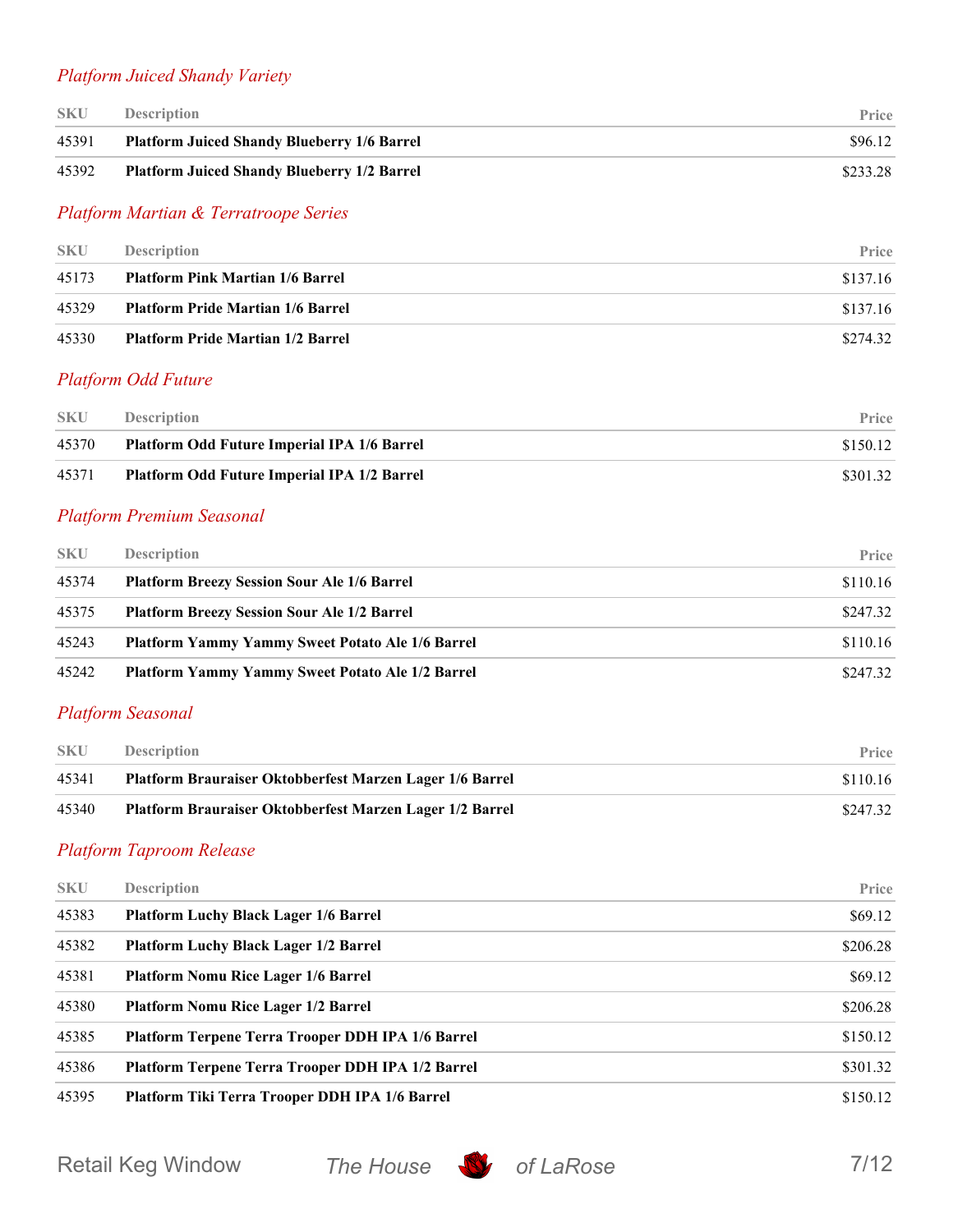#### *Rhinegeist Cheetah*

| <b>SKU</b> | <b>Description</b>                         | Price    |
|------------|--------------------------------------------|----------|
| 24863      | <b>Rhinegeist Cheetah Lager 1/6 Barrel</b> | \$83.16  |
| 24862      | <b>Rhinegeist Cheetah Lager 1/2 Barrel</b> | \$179.28 |

#### *Rhinegeist Cloud Harvest*

| <b>SKU</b> | <b>Description</b>                                       | <b>Price</b> |
|------------|----------------------------------------------------------|--------------|
| 25236      | <b>Rhinegeist Cloud Harvest DDH Hazy IPA 1/6 Barrel</b>  | \$133.92     |
| 25226      | <b>Rhinegeist Cloud Harvest 08 Whangamata 1/6 Barrel</b> | \$133.92     |
| 25237      | <b>Rhinegeist Cloud Harvest DDH Hazy IPA 1/2 Barrel</b>  | \$266.76     |

#### *Rhinegeist Fruited Ale*

| <b>SKU</b> | <b>Description</b>                                          | Price    |
|------------|-------------------------------------------------------------|----------|
| 25101      | Rhinegeist Zango Ale w/Apple, Mango, & Tangerine 1/2 Barrel | \$233.28 |
| 25232      | <b>Rhinegeist Pogo 1/6 Barrel</b>                           | \$120.96 |
| 25231      | <b>Rhinegeist Pogo 1/2 Barrel</b>                           | \$233.28 |
| 25248      | <b>Rhinegeist Water Melly 1/6 Barrel</b>                    | \$120.96 |
| 25249      | <b>Rhinegeist Water Melly 1/2 Barrel</b>                    | \$233.28 |

#### *Rhinegeist Hard Craft Beverage*

| <b>SKU</b> | <b>Description</b>                              | Price    |
|------------|-------------------------------------------------|----------|
| 25216      | <b>Rhinegeist RGBevs Bubbles 1/6 Barrel</b>     | \$120.96 |
| 25214      | <b>Rhinegeist RGBevs Bubbles 1/2 Barrel</b>     | \$233.28 |
| 25247      | <b>Rhinegeist RGBevs Zango Crush 1/6 Barrel</b> | \$120.96 |

#### *Rhinegeist Knowledge*

| <b>SKU</b> | <b>Description</b>                                  | Price    |
|------------|-----------------------------------------------------|----------|
| 24650      | <b>Rhinegeist Knowledge Imperial IPA 1/2 Barrel</b> | \$266.76 |

#### *Rhinegeist Rarity*

| <b>SKU</b> | <b>Description</b>                                  | Price    |
|------------|-----------------------------------------------------|----------|
| 25242      | <b>Rhinegeist Hops Is Real DIPA 1/6 Barrel</b>      | \$150.12 |
| 25243      | <b>Rhinegeist Hops Is Real DIPA 1/2 Barrel</b>      | \$301.32 |
| 25234      | <b>Rhinegeist Nitro Low Key 1/2 Barrel</b>          | \$266.76 |
| 25245      | <b>Rhinegeist Nitro Shirley Sour Ale 1/6 Barrel</b> | \$133.92 |
| 25229      | Rhinegeist Nitro Strawbidyboo 1/6 Barrel            | \$133.92 |
| 25228      | <b>Rhinegeist Nitro Strawbidyboo 1/2 Barrel</b>     | \$266.76 |

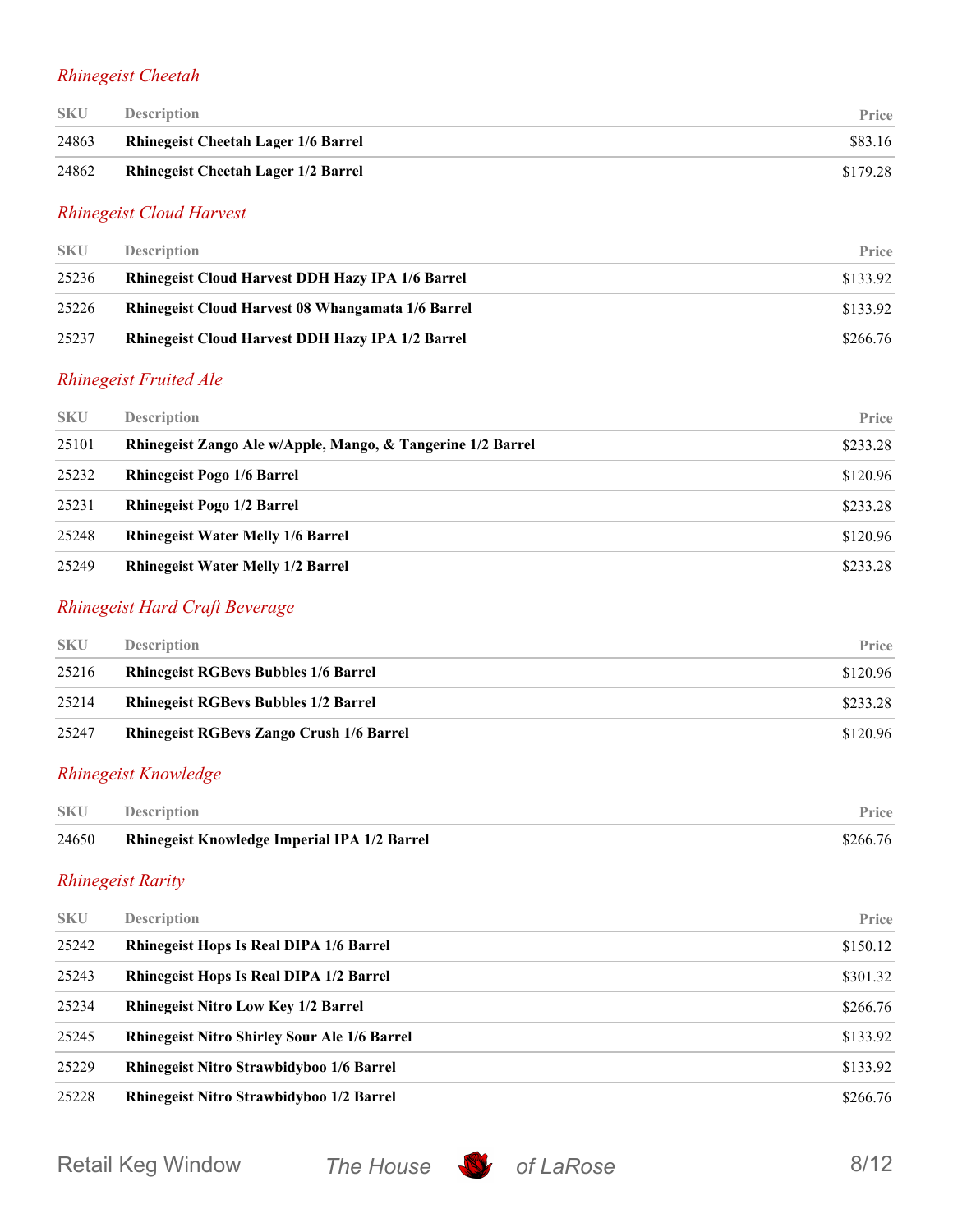#### *Rhinegeist Raspy Cat*

| <b>SKU</b> | <b>Description</b>                     | Price    |
|------------|----------------------------------------|----------|
| 25211      | <b>Rhinegeist Raspy Cat 1/6 Barrel</b> | \$120.96 |
| 25212      | <b>Rhinegeist Raspy Cat 1/2 Barrel</b> | \$233.28 |

#### *Rhinegeist Seasonal*

| <b>SKU</b> | <b>Description</b>                            | Price    |
|------------|-----------------------------------------------|----------|
| 25244      | <b>Rhinegeist Spruce Goose IPA 1/2 Barrel</b> | \$233.28 |
| 25136      | <b>Rhinegeist Sunspun Shandy 1/6 Barrel</b>   | \$120.96 |
| 25135      | <b>Rhinegeist Sunspun Shandy 1/2 Barrel</b>   | \$233.28 |

#### *Rhinegeist Truth*

| <b>SKU</b> | <b>Description</b>                     | Price    |
|------------|----------------------------------------|----------|
| 24511      | <b>Rhinegeist Truth IPA 1/6 Barrel</b> | \$120.96 |
| 24512      | <b>Rhinegeist Truth IPA 1/2 Barrel</b> | \$233.28 |

#### *Saucy Brew Works*

| <b>SKU</b> | <b>Description</b>                                             | Price    |
|------------|----------------------------------------------------------------|----------|
| 38099      | <b>Saucy El Lager 1/6 Barrel</b>                               | \$102.60 |
| 38098      | <b>Saucy El Lager 1/2 Barrel</b>                               | \$220.32 |
| 39084      | <b>Saucy Electric Lettuce West Coast IPA 1/6 Barrel</b>        | \$129.60 |
| 39085      | <b>Saucy Electric Lettuce West Coast IPA 1/2 Barrel</b>        | \$253.80 |
| 38171      | Saucy I Can Teach Blue Milkshake IPA 1/6 Barrel                | \$129.60 |
| 38170      | Saucy I Can Teach Blue Milkshake IPA 1/2 Barrel                | \$253.80 |
| 38137      | <b>Saucy Juicy ASAP 1/6 Barrel</b>                             | \$116.64 |
| 38136      | <b>Saucy Juicy ASAP 1/2 Barrel</b>                             | \$241.92 |
| 38195      | <b>Saucy Juicy ASAP Super Fruited Peach Mango 1/6 Barrel</b>   | \$129.60 |
| 38194      | <b>Saucy Juicy ASAP Super Fruited Peach Mango 1/2 Barrel</b>   | \$253.80 |
| 38016      | Saucy Love you, Bye Hazy Imperial IPA 1/6 Barrel               | \$150.12 |
| 38017      | Saucy Love you, Bye Hazy Imperial IPA 1/2 Barrel               | \$301.32 |
| 38149      | <b>Saucy Numb Nuts Imperial Peanut Butter Stout 1/6 Barrel</b> | \$150.12 |
| 38148      | <b>Saucy Numb Nuts Imperial Peanut Butter Stout 1/2 Barrel</b> | \$301.32 |
| 38122      | <b>Saucy Pushing Hazies Hazy IPA 1/6 Barrel</b>                | \$150.12 |
| 38127      | <b>Saucy Stealing Signs IPA 1/6 Barrel</b>                     | \$116.64 |
| 38128      | <b>Saucy Stealing Signs IPA 1/2 Barrel</b>                     | \$239.76 |
| 38043      | <b>Saucy Uber ASAP 1/6 Barrel</b>                              | \$129.60 |
| 38044      | <b>Saucy Uber ASAP 1/2 Barrel</b>                              | \$239.76 |
|            |                                                                |          |

Retail Keg Window *The House* **S** of LaRose 9/12



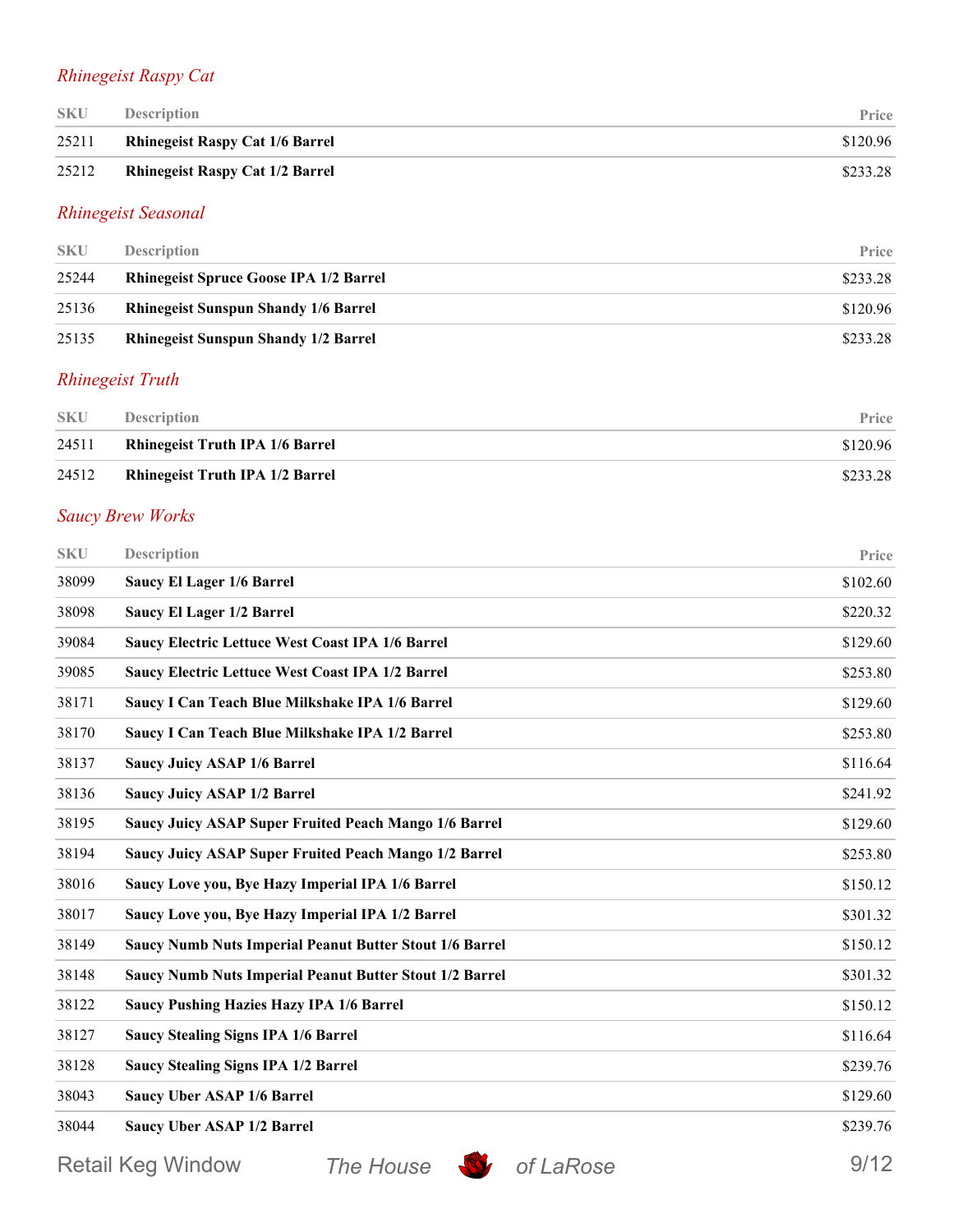#### *Shock Top*

| <b>SKU</b> | <b>Description</b>                            | <b>Price</b> |
|------------|-----------------------------------------------|--------------|
| 17833      | <b>Shock Top Belgian White Ale 1/6 Barrel</b> | \$75.60      |
| 17831      | <b>Shock Top Belgian White Ale 1/2 Barrel</b> | \$179.28     |

#### *Sullivan's*

| <b>SKU</b> | <b>Description</b>                                                                                                               | Price    |
|------------|----------------------------------------------------------------------------------------------------------------------------------|----------|
| 44002      | <b>Sullivan's Nitro Black Marble Stout 30L Disposable</b>                                                                        | \$184.68 |
| 44004      | Sullivan's Irish Gold Ale 30L Disposable                                                                                         | \$184.68 |
| 44000      | <b>Sullivan's Maltings Red Ale 30L Disposable</b>                                                                                | \$184.68 |
|            | $\mathbf{r}$ , and the second contract of the second contract of the second contract of the second second second to $\mathbf{r}$ |          |

#### *Yuengling Flight*

| <b>SKU</b> | <b>Description</b>                 | <b>Price</b> |
|------------|------------------------------------|--------------|
| 19115      | <b>Yuengling Flight 1/4 Barrel</b> | \$99.36      |

*Domestic*

#### <span id="page-9-0"></span>*Bud*

| <b>SKU</b>         | <b>Description</b>                | Price    |
|--------------------|-----------------------------------|----------|
| 01033              | <b>BUD 1/6 Barrel</b>             | \$58.32  |
| 01031              | <b>BUD 1/2 Barrel</b>             | \$167.40 |
| <b>Bud Light</b>   |                                   |          |
| <b>SKU</b>         | <b>Description</b>                | Price    |
| 01130              | <b>BUD LT 1/4 Barrel</b>          | \$98.28  |
| 01131              | <b>BUD LT 1/2 Barrel</b>          | \$167.40 |
| <b>Busch</b>       |                                   |          |
| <b>SKU</b>         | <b>Description</b>                | Price    |
| 03031              | <b>BUSCH 1/2 Barrel</b>           | \$146.88 |
| <b>Busch Light</b> |                                   |          |
| <b>SKU</b>         | <b>Description</b>                | Price    |
| 03131              | <b>BUSCH LT 1/2 Barrel</b>        | \$146.88 |
|                    | Michelob Amber Bock               |          |
| <b>SKU</b>         | Description                       | Price    |
| 02833              | <b>MICH Amber Bock 1/6 Barrel</b> | \$74.52  |
|                    |                                   |          |

Retail Keg Window *The House* **S** of LaRose 10/12

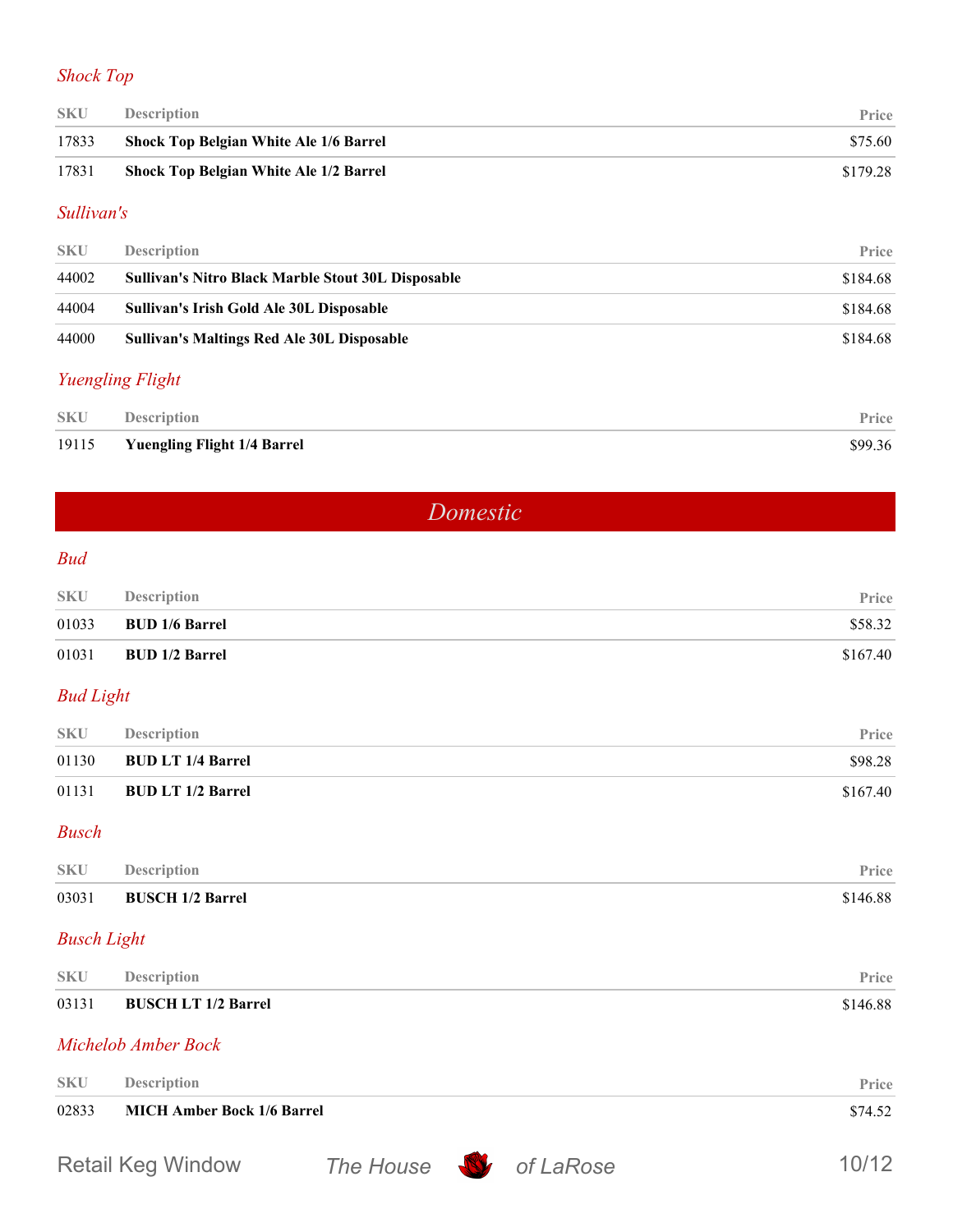#### *Michelob Amber Bock*

| <b>SKU</b> | Description                                            | Price    |
|------------|--------------------------------------------------------|----------|
| 02831      | <b>MICH Amber Bock 1/2 Barrel</b>                      | \$176.04 |
|            | Michelob Ultra                                         |          |
| <b>SKU</b> | Description                                            | Price    |
| 02233      | <b>MICH Ultra 1/6 Barrel</b>                           | \$74.52  |
| 02231      | <b>MICH Ultra 1/2 Barrel</b>                           | \$176.04 |
|            | Natural Light                                          |          |
| <b>SKU</b> | Description                                            | Price    |
| 04031      | <b>NAT Light 1/2 Barrel</b>                            | \$137.16 |
|            | <b>Yuengling Flight</b>                                |          |
| <b>SKU</b> | <b>Description</b>                                     | Price    |
| 19113      | <b>Yuengling Flight 1/2 Barrel</b>                     | \$164.16 |
|            | <b>Yuengling Lager</b>                                 |          |
| <b>SKU</b> | Description                                            | Price    |
| 19008      | <b>Yuengling Lager 1/4 Barrel</b>                      | \$99.36  |
| 19009      | <b>Yuengling Lager 1/2 Barrel</b>                      | \$164.16 |
|            | Yuengling Light                                        |          |
| <b>SKU</b> | Description                                            | Price    |
| 19028      | <b>Yuengling Light Lager 1/4 Barrel</b>                | \$99.36  |
| 19029      | <b>Yuengling Light Lager 1/2 Barrel</b>                | \$164.16 |
|            | <b>Yuengling Porter</b>                                |          |
| <b>SKU</b> | <b>Description</b>                                     | Price    |
| 19109      | <b>Yuengling Hershey's Chocolate Porter 1/4 Barrel</b> | \$141.48 |
| 19110      | <b>Yuengling Hershey's Chocolate Porter 1/2 Barrel</b> | \$253.80 |
|            | <b>Yuengling Premium Light</b>                         |          |
| <b>SKU</b> | Description                                            | Price    |

| 19100 | <b>Yuengling Premium Light 1/2 Barrel</b> | \$112.32 |
|-------|-------------------------------------------|----------|
| 5NU.  | Description                               | Price    |